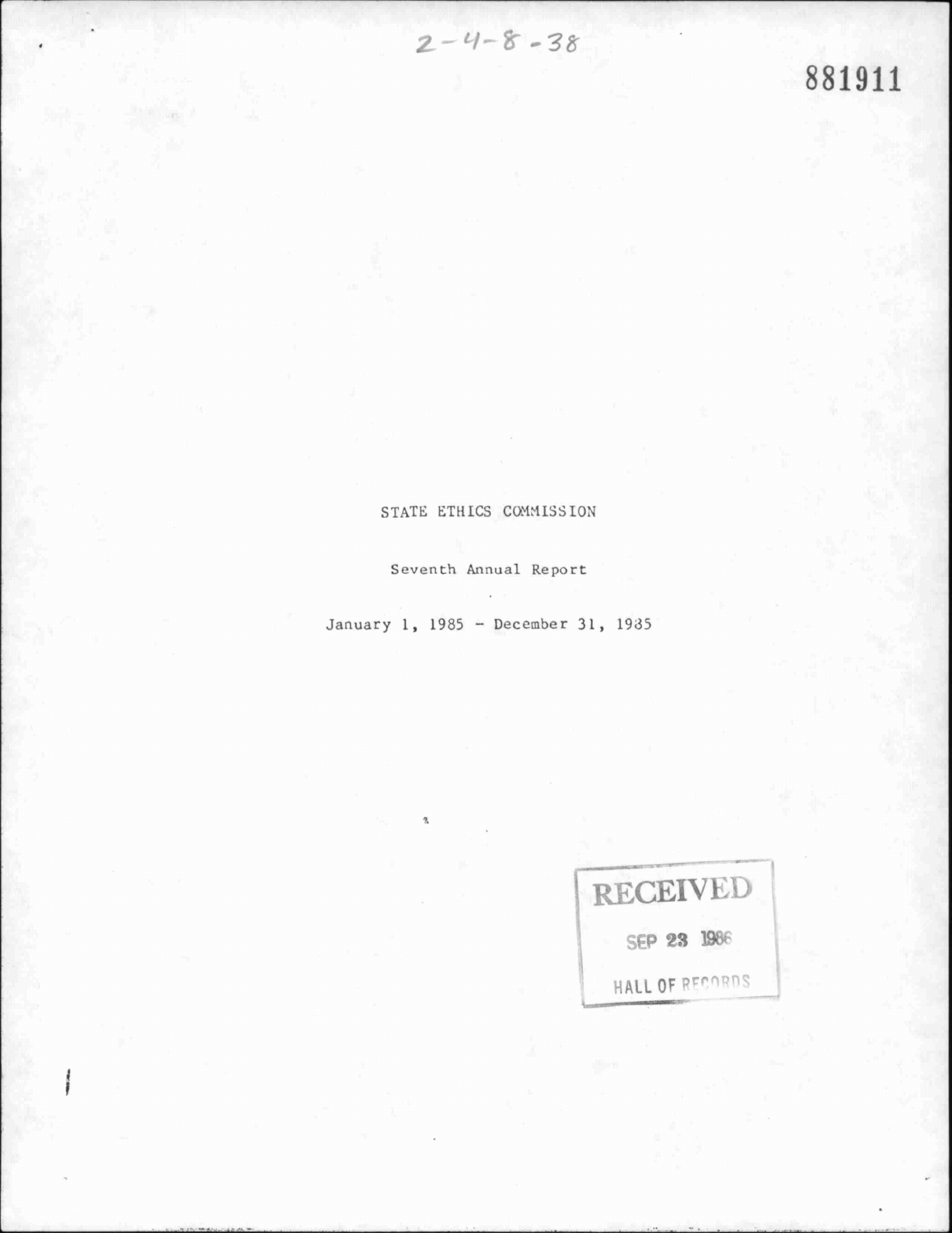## 

 $\mathcal{L}^{\pm}$ 

 $\frac{1}{\sqrt{2}}\left(\frac{1}{\sqrt{2}}\right)$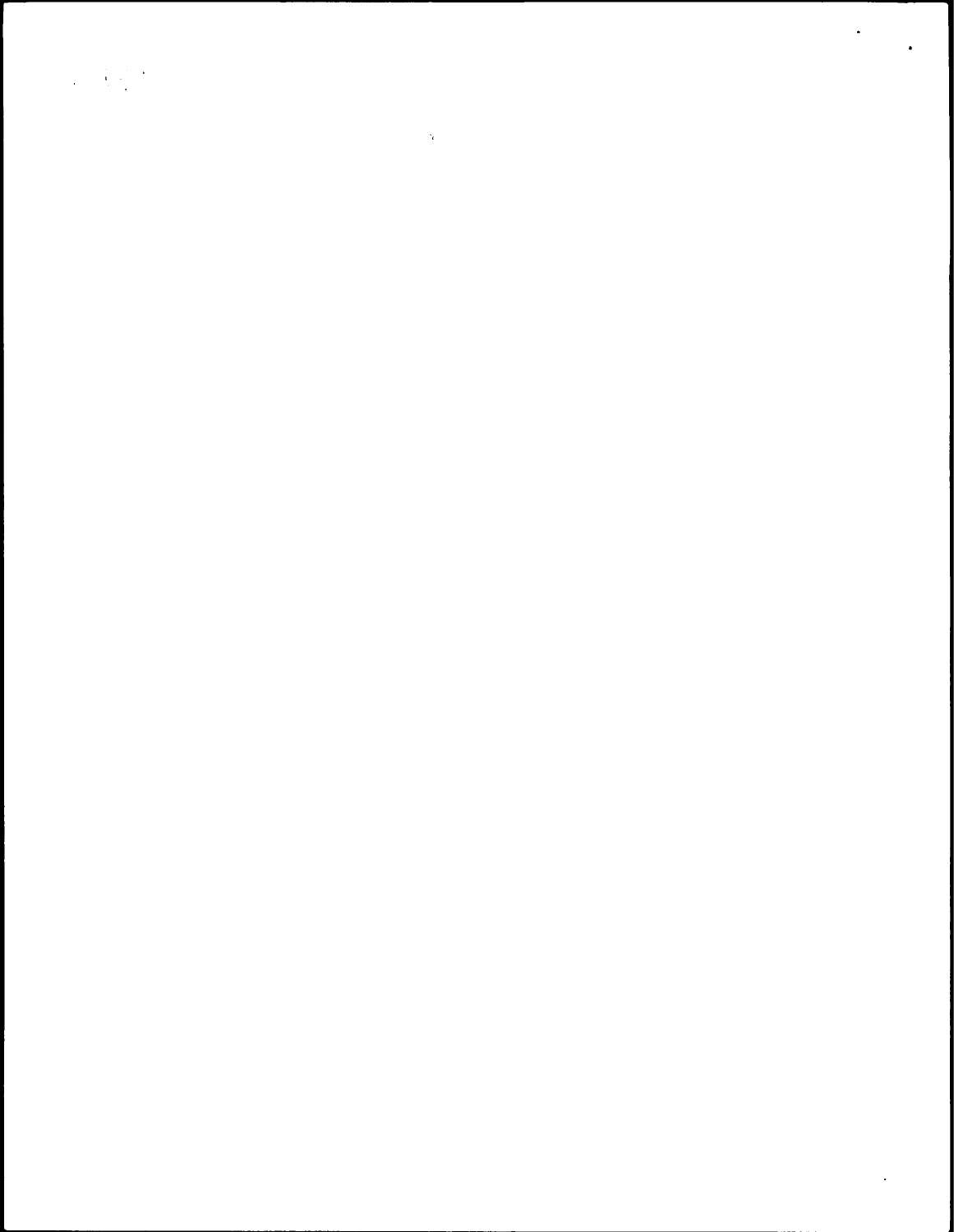State Ethics Commission

#### Seventh Annual Report

January 1, 1985 - December 31, 1985

## GENERAL STATUTORY IMPLEMENTATION

The State Ethics Commission met twelve times during Calendar Year 1985. During the year the Commission was involved in program activity relating to all areas of its statutory mandate. These include financial disclosure, conflict of interest, lobbyist disclosure, local government ethics laws, school board ethics regulations, advisory opinions, enforcement matters and public information activities.

## Issuance of Advisory Opinions

The Commission issues advisory opinions in response to requests from officials, employees, and others who are subject to the Law. Additionally, the Commission may issue advisory opinions to other persons. During Calendar Year 1985 the Commission received 35 requests for advisory opinions and issued 28 opinions. There were five requests for advisory opinions pending at the end of the calendar year. (Two of the original requests were handled without formal advice.) All of the opinions issued in 1985 dealt primarily with the conflict of interest provisions of the Law. Most of these dealt with the employment or ownership interest prohibitions under section 3-103(a) of the Law. Other areas of the Law frequently cited in opinions include the non-participation requirements and the prohibition against using position for personal gain. One factor reducing the number of opinion requests and opinions issued is the large number of existing opinions that can now be used for informal guidance.

#### Financial Disclosure

The administration of the financial disclosure program continued to involve the identification of those required to file, providing technical.assistance to filers and monitoring compliance with the Law. A comprehensive financial disclosure form review program was conducted as part of a phased program for review of the forms of all officials and employees. Steps were also taken to implement a new provision of the Law passed by the 1985 General Assembly which requires candidates to file financial disclosure each year of their candidacy.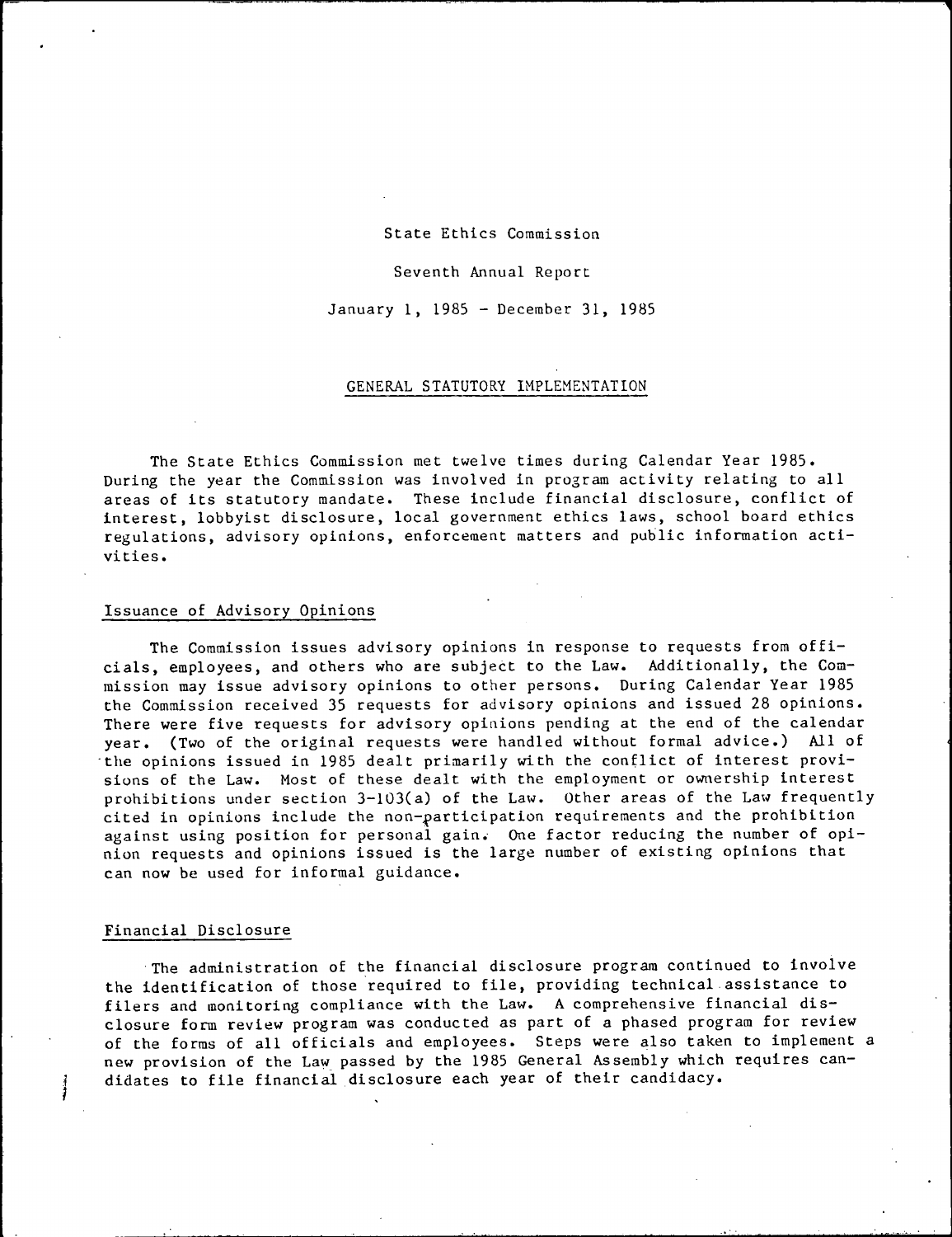$\label{eq:2.1} \frac{1}{\sqrt{2}}\int_{\mathbb{R}^3}\frac{1}{\sqrt{2}}\left(\frac{1}{\sqrt{2}}\right)^2\frac{1}{\sqrt{2}}\left(\frac{1}{\sqrt{2}}\right)^2\frac{1}{\sqrt{2}}\left(\frac{1}{\sqrt{2}}\right)^2\frac{1}{\sqrt{2}}\left(\frac{1}{\sqrt{2}}\right)^2.$  $\label{eq:2.1} \mathcal{L}(\mathcal{L}^{\text{max}}_{\mathcal{L}}(\mathcal{L}^{\text{max}}_{\mathcal{L}}(\mathcal{L}^{\text{max}}_{\mathcal{L}}(\mathcal{L}^{\text{max}}_{\mathcal{L}^{\text{max}}_{\mathcal{L}}(\mathcal{L}^{\text{max}}_{\mathcal{L}^{\text{max}}_{\mathcal{L}^{\text{max}}_{\mathcal{L}^{\text{max}}_{\mathcal{L}^{\text{max}}_{\mathcal{L}^{\text{max}}_{\mathcal{L}^{\text{max}}_{\mathcal{L}^{\text{max}}_{\mathcal{L}^{\text{max}}$ 

 $\mathcal{O}(\mathcal{E}_{\mathcal{A}})$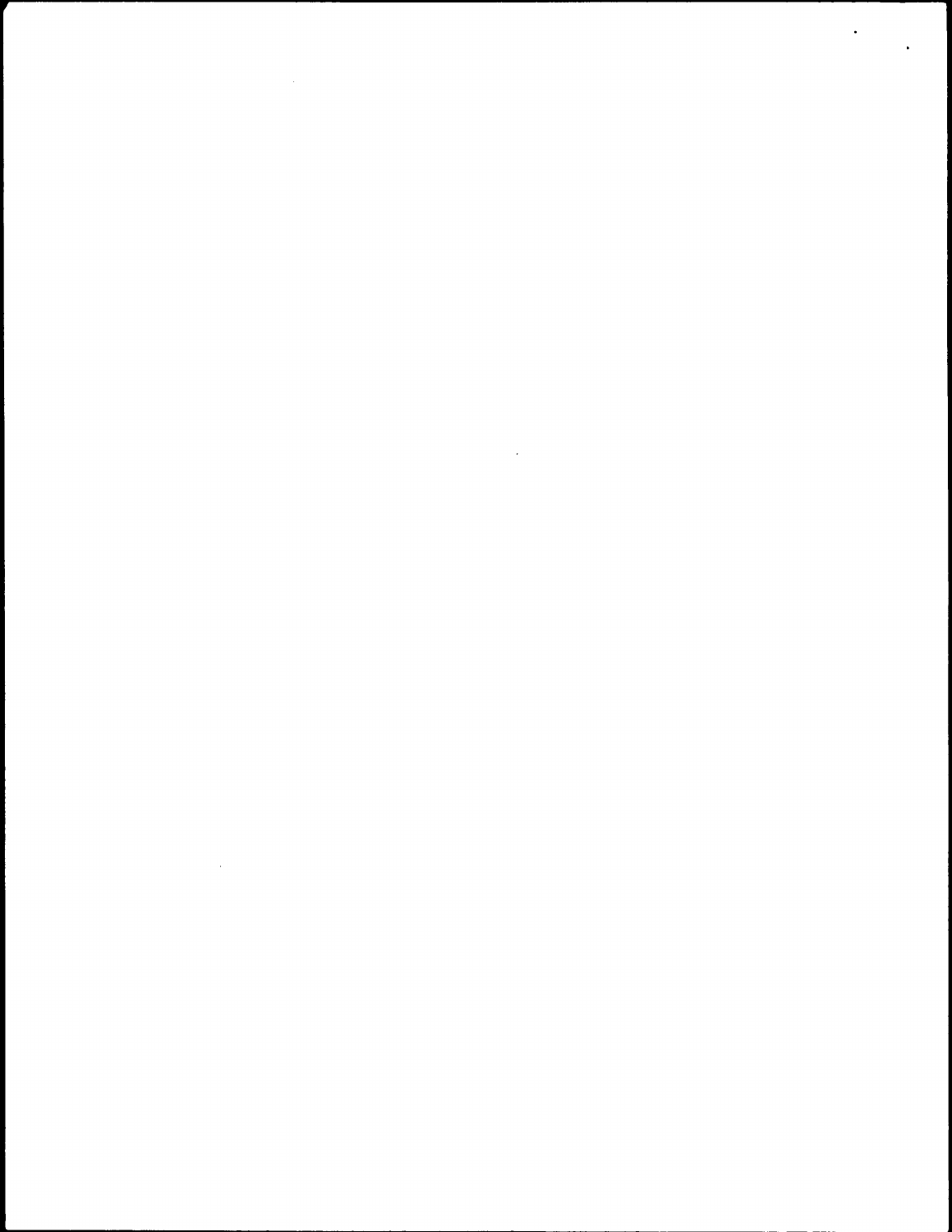### Lobbyist Disclosure and Regulation

During the lobbying year which ended on October 31, 1985, 665 registrations were filed with the Commission. This represents an increase from the 560 registrations in the previous year. Although the largest number of lobbyists are registered during the legislative session, registrations are beginning and ending throughout the lobbying year, which begins on November 1 and ends on October 31 of the following year. Most persons registered to lobby have only a single registration representing one employer. However, fifty-three lobbyists had two or more registrations during this time period. Twenty-six registrants had four or more employers. The \$6,948,681 in expenditures reported for the period of October 31, 1985 represents a 22% increase over the previous year. Lobbying expenditures have increased each year since the Commission reported \$2,864,454 of expenditures in the first year the Ethics Commission administered the filing program. An analysis of individual reports indicates that fifty-eight lobbyist employers reported having total lobbying expenditures of \$25,000 or more. Reports of individual lobbyists registered on behalf of one or more employers indicated that sixteen of these persons received \$50,000 or more in compensation for services. Six of these lobbyists reported compensation of \$100,000 or more. Topic areas involving large total employer expenditures during the 1985 reporting periods included banking, soap and detergent, coal transportation, health and utilities.

The following expenditure data summarizes lobbying expenditures for the lobbying year indicated on the chart:

|                                                                                                                                     | 10/31/84<br>10/31/83 |                                  |  | 10/31/85                      |  |       |  |
|-------------------------------------------------------------------------------------------------------------------------------------|----------------------|----------------------------------|--|-------------------------------|--|-------|--|
| and bever-<br>employees<br>ilies.                                                                                                   |                      | $$152,988$ $$209,656$ $$234,615$ |  |                               |  |       |  |
| al events,<br>ners, ath-<br>nment, and<br>ch $all$ , mem-<br>sembly,<br>or any<br>reof were<br>ion, group<br>xpense for<br>ported.) | $\mathsf{S}$         |                                  |  | 109,855 \$ 120,598 \$ 129,536 |  |       |  |
| ging, and<br>t of offi-<br>d spouses<br>return :<br>panel or<br>the                                                                 |                      |                                  |  |                               |  |       |  |
|                                                                                                                                     | \$                   | $10,131$ \$                      |  | $9,930$ \$                    |  | 8,067 |  |

- 1. Expenditures for meals ages for officials or or their immediate fam
- 2. Expenditures for speciincluding parties, dine letic events, entertai other functions to whi bers of the General As either house thereof, standing committee the invited. (Date, location, benefited, and total e each event are also re
- 3. Expenses for food, lodg scheduled entertainmen cials and employees and for a meeting given in for participation in a speaking engagement at meeting.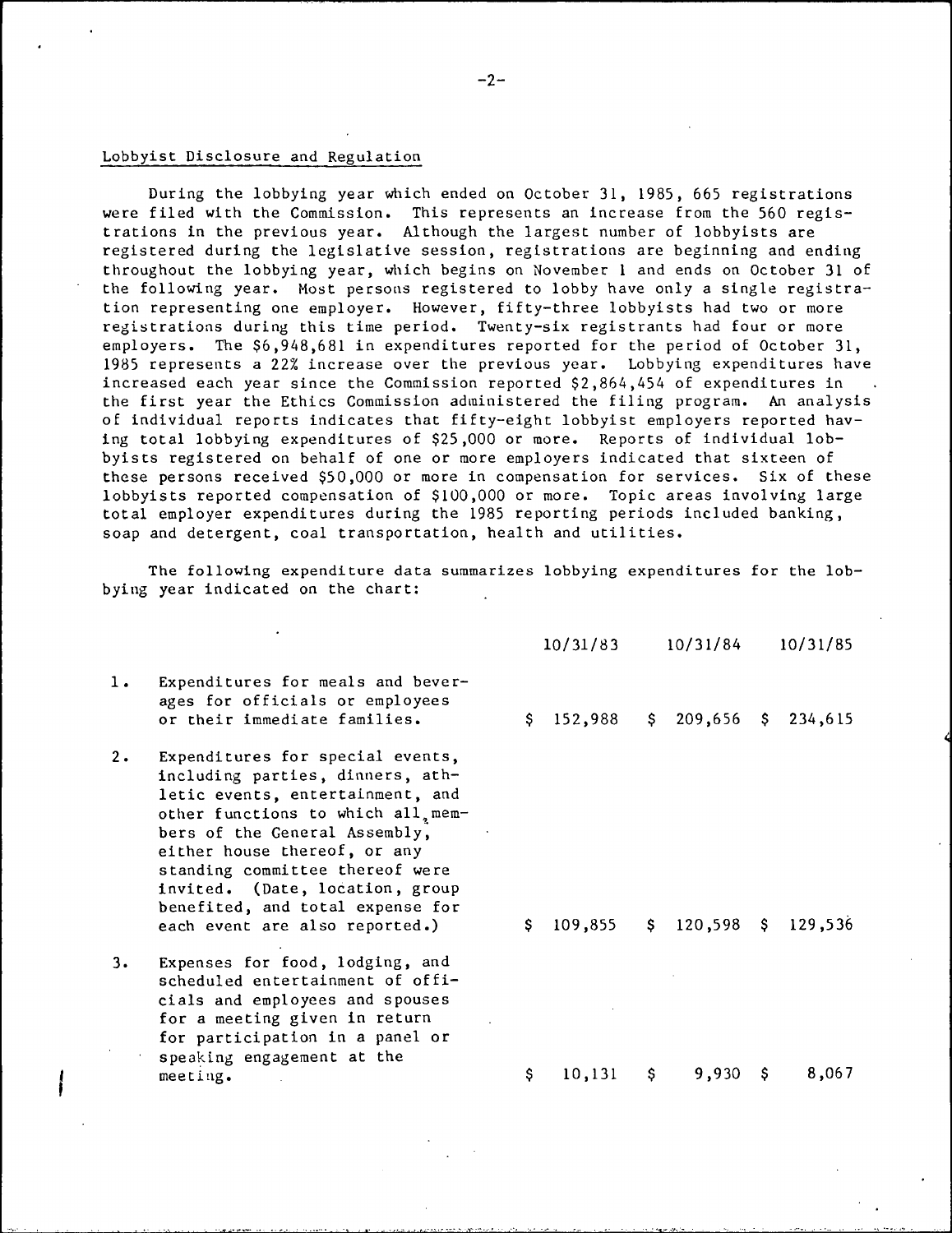$\ddot{\phantom{0}}$  $\sim 10^{11}$  km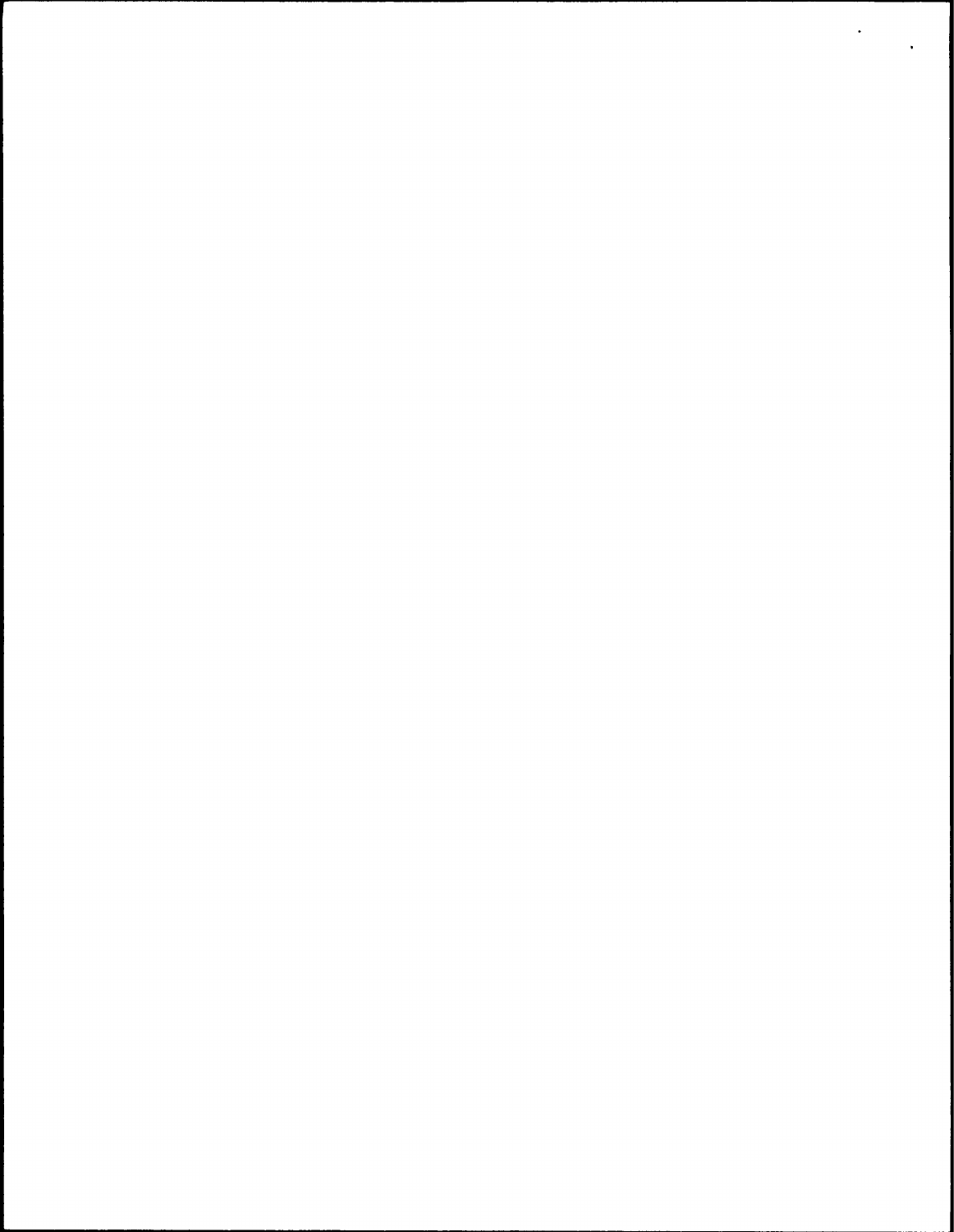|            |                                                                                                                                            |              | 10/31/83    |   | 10/31/84                  | 10/31/85 |
|------------|--------------------------------------------------------------------------------------------------------------------------------------------|--------------|-------------|---|---------------------------|----------|
| $\star$ 4. | Expenditures for gifts to or for<br>officials or employees or their<br>immediate families (not including<br>sums reported in 1, 2, and 3). | \$           | 4,084       |   | $$64,094$ \$ 285,811      |          |
|            | Subtotal of items $1, 2, 3, 6, 4$                                                                                                          |              | \$277,068   |   | $$404,278$ $$658,030$     |          |
| 5.         | Total compensation paid to regis-<br>trant (not including sums reported<br>in any other section).                                          |              | \$2,868,090 |   | \$3,765,245 \$4,604,085   |          |
| 6.         | Salaries, compensation and reim-<br>bursed expenses for staff of the<br>registrant.                                                        | S            | 283,327     |   | $$289,963$$ \$ 422,827    |          |
| 7.         | Office expenses not reported in<br>items 5 and 6.                                                                                          | $\mathsf{S}$ | 254,125     |   | $$372,935$ $$380,676$     |          |
| 8.         | Cost of professional and technical<br>research and assistance not reported<br>in items 5 and 6.                                            | \$           | 55,556      |   | $$251,280$ $$450,846$     |          |
| 9.         | Cost of publications which expressly<br>encourage persons to communicate<br>with officials or employees.                                   | \$.          | 153,167     |   | $$155,155$ \$             | 136,280  |
| 10.        | Fees and expenses paid to witnes-<br>ses.                                                                                                  | \$           | 5,942       |   | $$11,824$ \$              | 28,237   |
| 11.        | Other expenses.                                                                                                                            | $\mathsf{S}$ | 127,514     | S | $164,812$ \$              | 267,697  |
|            | Total of items 1 through 11                                                                                                                |              | \$4,024.789 |   | $$5,425,492$ $$6,948,681$ |          |

\* This category includes the value of race track passes distributed by racing industry lobbyists to State officials. This activity began to be reflected in the annual report figures in 1984. \$268,375.00 of the \$285,811.00 reported for gifts in the period ending 10/31/85 reflects value of these passes.

## Enforcement Activities

The Ethics Law and implementing rules of the Commission provide that any person may file a complaint with the Commission. Complaints must be signed under oath, and allege a violation of the Law by a person subject to the Law. Additionally, the Commission may file a complaint on its own initiative, and carries out preliminary inquiries at its discretion.

 $-3-$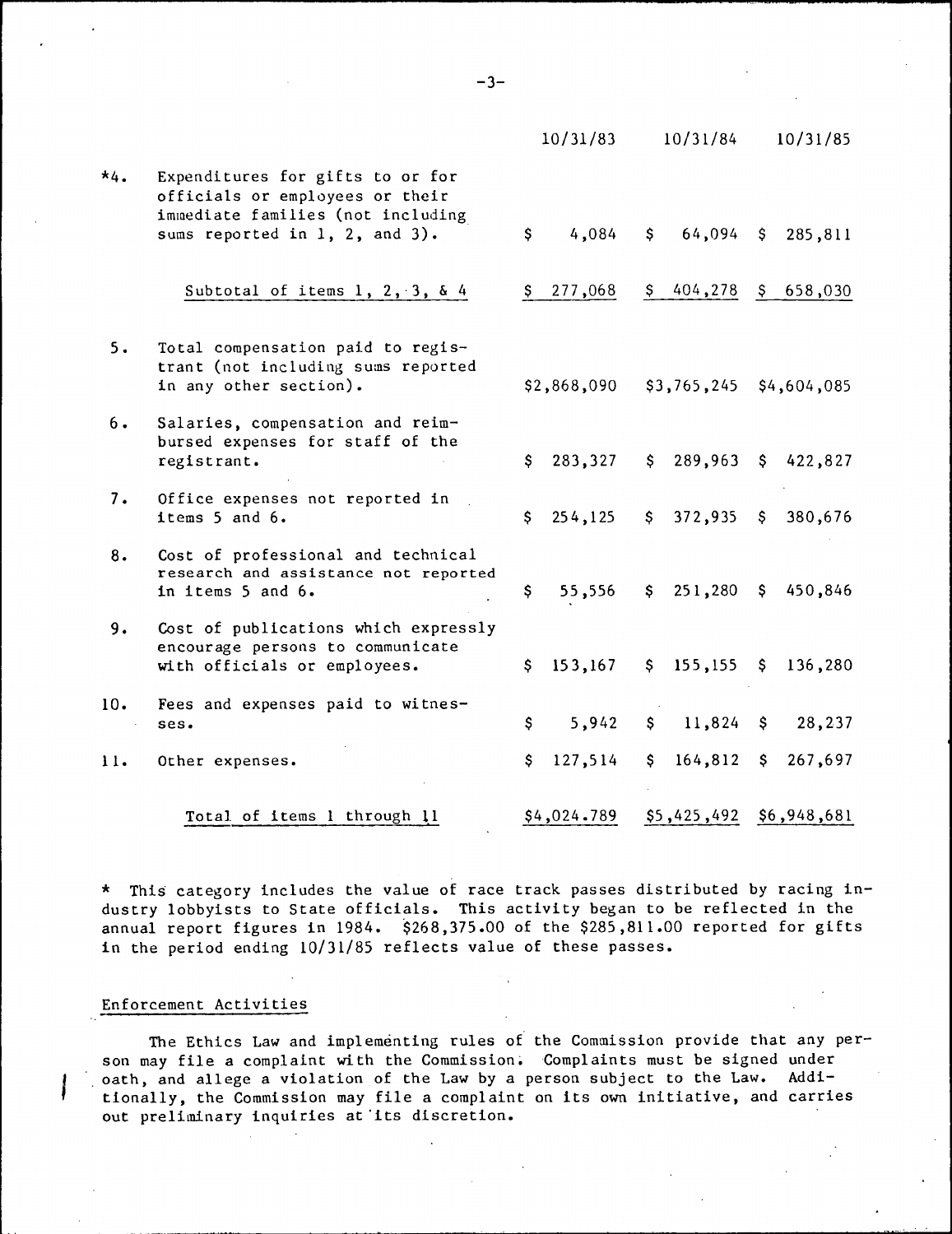$\frac{1}{2} \sum_{i=1}^n \frac{1}{2} \sum_{j=1}^n \frac{1}{2} \sum_{j=1}^n \frac{1}{2} \sum_{j=1}^n \frac{1}{2} \sum_{j=1}^n \frac{1}{2} \sum_{j=1}^n \frac{1}{2} \sum_{j=1}^n \frac{1}{2} \sum_{j=1}^n \frac{1}{2} \sum_{j=1}^n \frac{1}{2} \sum_{j=1}^n \frac{1}{2} \sum_{j=1}^n \frac{1}{2} \sum_{j=1}^n \frac{1}{2} \sum_{j=1}^n \frac{1}{2} \sum_{j=$ 

# $\label{eq:2.1} \frac{1}{\sqrt{2}}\int_{\mathbb{R}^3}\frac{1}{\sqrt{2}}\left(\frac{1}{\sqrt{2}}\right)^2\frac{1}{\sqrt{2}}\left(\frac{1}{\sqrt{2}}\right)^2\frac{1}{\sqrt{2}}\left(\frac{1}{\sqrt{2}}\right)^2\frac{1}{\sqrt{2}}\left(\frac{1}{\sqrt{2}}\right)^2.$

 $\mathcal{L}^{\text{max}}_{\text{max}}$  ,  $\mathcal{L}^{\text{max}}_{\text{max}}$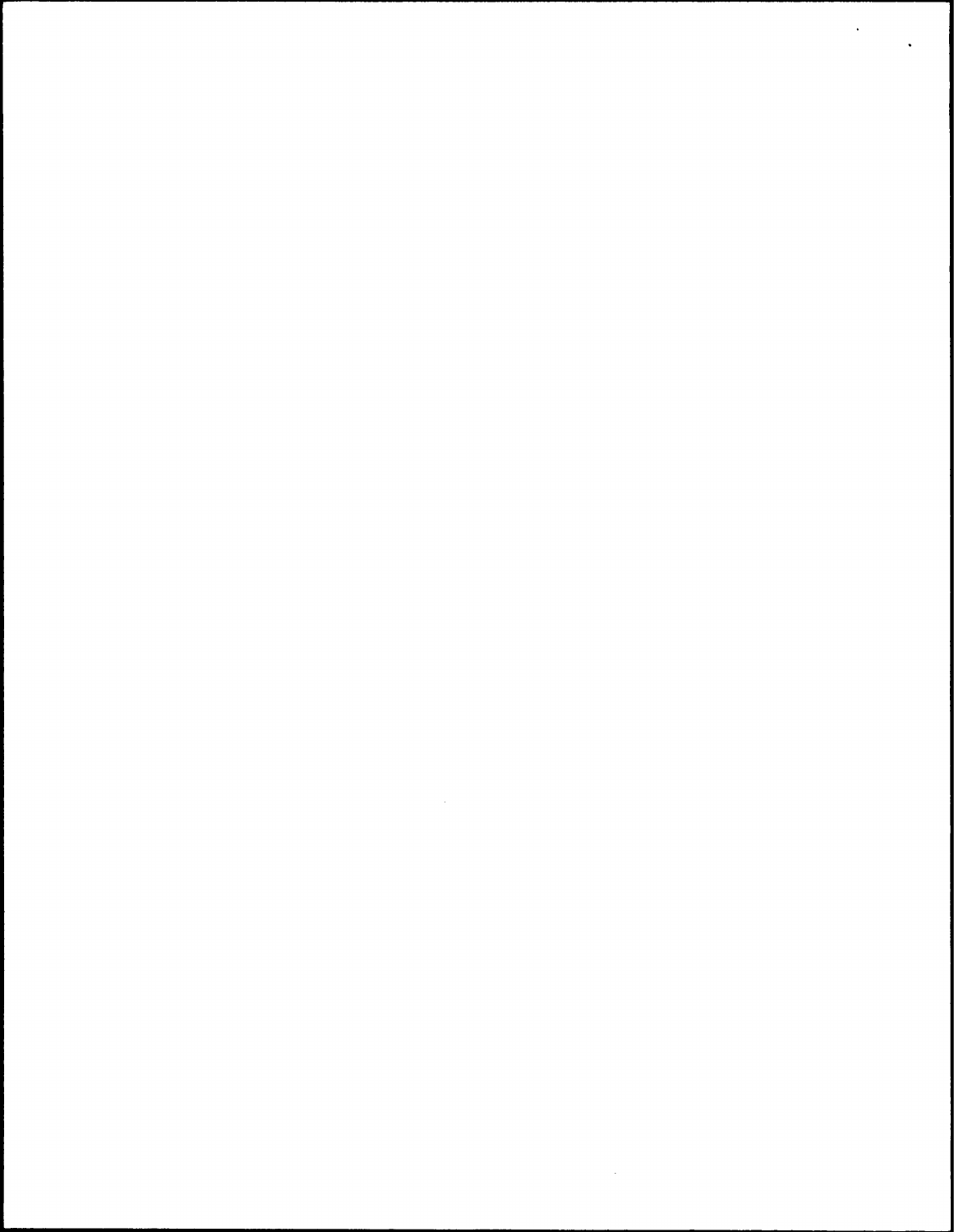In Calendar Year 1985 the Commission issued forty-five complaints. Thirtynine complaints involved financial disclosure matters, two complaints related to conflict of interest issues, and four complaints involved the lobbying law. Also, during this year action was completed on eighty-nine complaints. Seventy-six of these completed complaint cases were financial disclosure matters, seven were conflict of interest matters, and six were lobbying matters. Nineteen complaints were still active at the end of the Calendar Year. Sixty-three failure to file financial disclosure complaints were terminated by accepting late filing as a cure. Eleven late filing cases were completed by an admission of violation, waiver of confidentiality, acceptance of a reprimand, and the payment of \$100 to the State in lieu of a potential fine. One complaint was settled by admission of violation and one complaint concluded with a finding of violation of the Law after a hearing.

Seven conflict of interest complaints were completed in 1985. Two complaints were completed by a finding of violations based on hearings. Part of the decisions in these two cases resulted in \$2,567 being paid to the State by respondents. One complaint was completed based on a public admission of violation and a reprimand. Cure, which included a \$500 payment to the State, was accepted in one case. Three conflict of interest complaints were dismissed after investigation and evaluation by the Commission. Action was completed on six late filing of lobbying activity report complaints. Five of these complaints were completed by accepting late activity reports as a cure. One complaint was forwarded to a law enforcement agency for its review. The Commission also initiated thirteen preliminary inquiries regarding either conflict of interest or lobbying matters during 1985 in order to evaluate whether a complaint should be filed. Seven preliminary inquiries were still in process at the end of the year.

The substantial numbers of financial disclosure complaints were the result of a continuing compliance review program to ensure that individuals comply with the filing requirement on a timely basis. The processing of financial disclosure complaints has become an expensive and time consuming process. Although the number of people failing to file after two notices represents only about 2% of those required to file, the Commission believes that in lieu of resorting to court ordered fines, some financial charge to those who continue to ignore the filing requirements even after a hearing notice has been issued, is necessary to insure timely availability of forms. Therefore, the Commission has announced a general settlement policy of requiring an admission of violation, a reprimand, and a \$100 payment in lieu of a fine in complaint cases where there is a second complaint or where the form is filed at any time after a hearing notice is sent to the nonfiler. This hearing notice generally occurs about 120 days after the report is due and follows two other notices and a complaint document. Although there are only a few lobbyists that are significantly late in registration and activity reporting, there have been some instances where the same registrant has been late on more than one occasion. As to either financial disclosure or lobbyist matters, in cases where a case completion consistent with the settlement criteria cannot be accomplished, a formal hearing is held by the Commission, with the final decisions and actions based on the record as proved at that proceeding.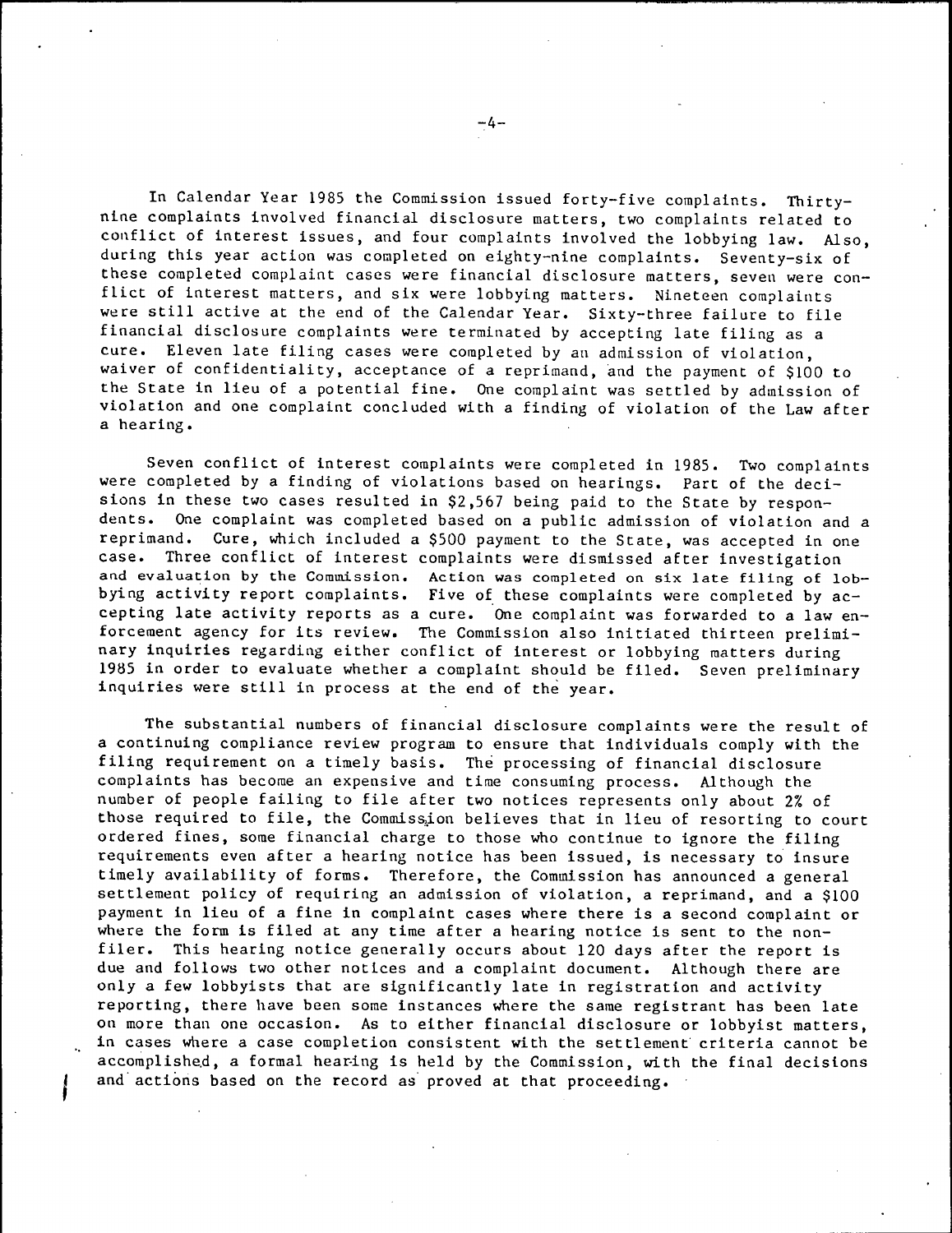$\label{eq:2} \frac{1}{\sqrt{2\pi}}\sum_{i=1}^n\frac{1}{\sqrt{2\pi}}\int_{\mathbb{R}^n}e^{i\omega t}dt$ 

 $\mathcal{L}^{\text{max}}_{\text{max}}$  and  $\mathcal{L}^{\text{max}}_{\text{max}}$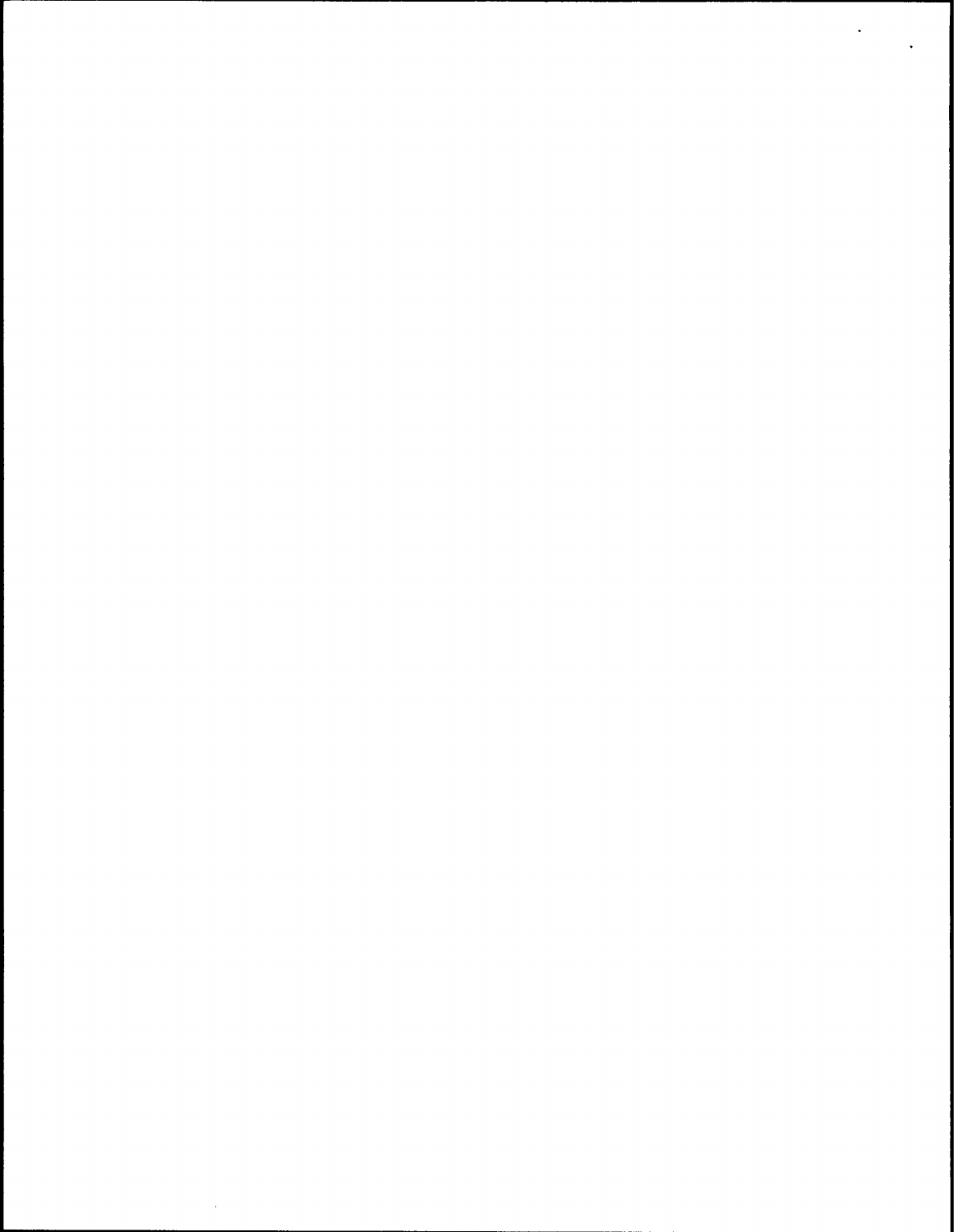## Local Government Ethics Laws

Maryland counties and cities are required under Title 6 of the Ethics Law to enact local laws similar to the State law. Criteria for evaluating similarity to the State Law are defined in Commission regulations. Municipalities, based on size and other factors, may be exempted from all or part of the requirement, though an exemption may be granted only in response to a written request. The Commission was primarily involved during 1985 in reviewing amendments to enacted laws. At the end of 1985 twelve municipalities and one county had laws which did not fully meet Commission requirements. It is likely that a significant number of these municipalities will be fully or partially exempted from the law based on size and related considerations.

In addition to the requirement that counties and cities enact ethics laws, the 1983 Session of the General Assembly amended the Law to require local school boards either to promulgate ethics regulations similar to the State Law or be covered by county ethics laws. The Commission issued regulations covering this requirement in 1983. At the end of 1985, twenty-two county Boards of Education including Baltimore City had issued regulations which had been approved by the Commission. One School Board is in the process of issuing regulations; the remaining board has decided to be covered by the county law. Most of the staff activity relating to local ethics programs during 1985 involved providing tech $n$ ical assistance to ongoing administration of local government ethics programs.

## Educational and Informational Activities

The Commission staff has been active in providing information to those covered by the Ethics Law, as well as other persons interested in its requirements. A substantial daily staff workload has involved advising employees, officials, candidates, and lobbyists on how to complete forms and providing informal advice regarding possible conflicts of interest. The Commission staff has also assisted local government and school board officials in drafting their ethics laws and regulations.

In the Fall of 1985 the Commission provided a one day training program to local government and school board ethics panels and their staff. A briefing for lobbyists and those interested in the operation of the lobbying law was held in Annapolis during the 1985 Session of the General Assembly. The Commission has continued to maintain an office in Annapolis during the legislative session in order to provide assistance in the completion of lobbying or financial disclosure forms. Planning also began in 1985 for offering one day ethics seminars at agency sites where these are requested.

An important part of the Commission's public information activity involves distribution of lists of registered lobbyists and provision of assistance to persons inspecting various forms filed with the Commission. A pamphlet describing the Ethics Law has been made available to management level employees in all State agencies. Another pamphlet covering ethics requirements for part-time members of State boards and commissions was distributed for the first time during 1985. A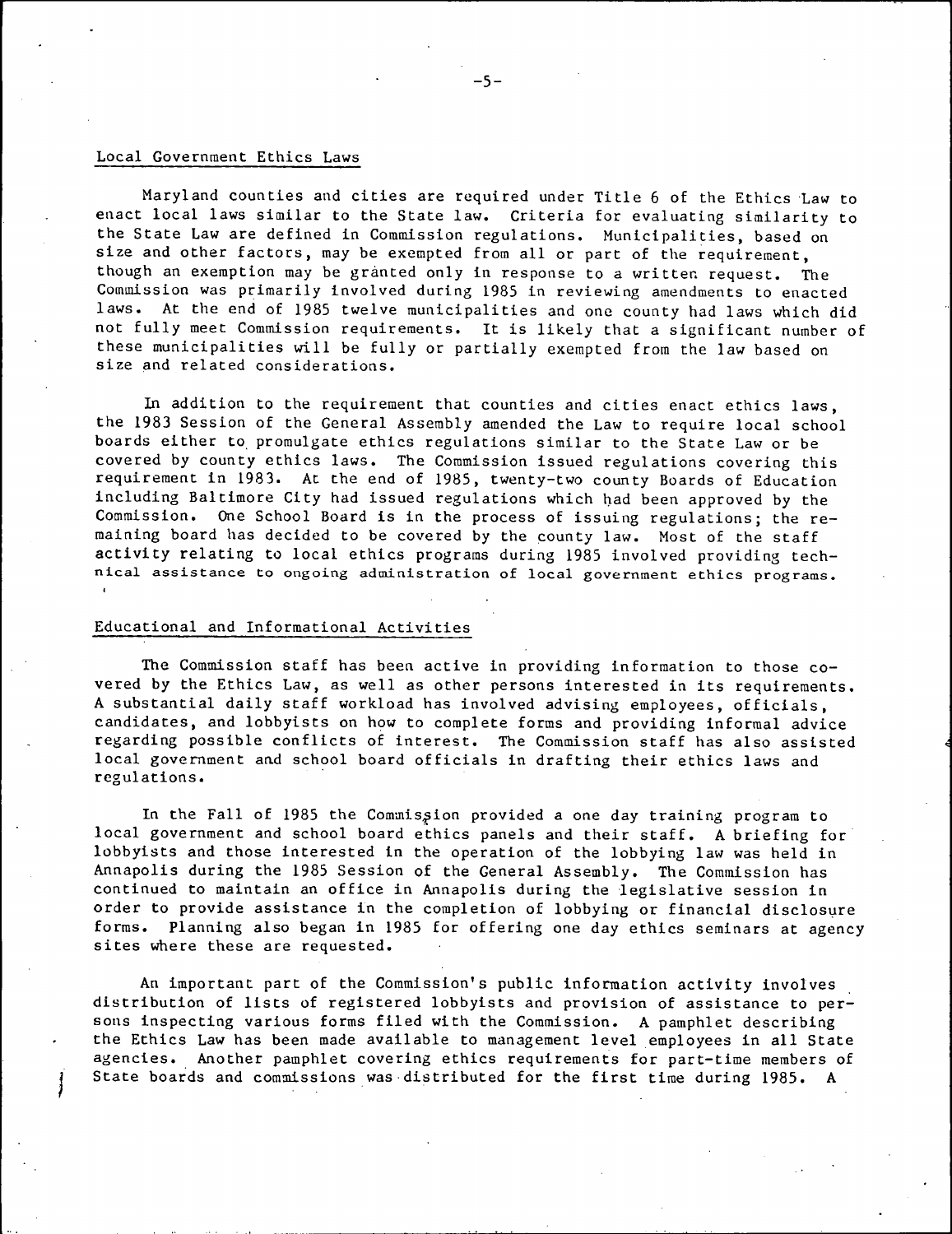$\label{eq:2.1} \mathcal{L}(\mathcal{L}^{\text{max}}_{\mathcal{L}}(\mathcal{L}^{\text{max}}_{\mathcal{L}}))\leq \mathcal{L}(\mathcal{L}^{\text{max}}_{\mathcal{L}}(\mathcal{L}^{\text{max}}_{\mathcal{L}}))$ 

 $\label{eq:2.1} \frac{1}{\sqrt{2\pi}}\int_{0}^{\infty}\frac{1}{\sqrt{2\pi}}\left(\frac{1}{\sqrt{2\pi}}\right)^{2\alpha} \frac{1}{\sqrt{2\pi}}\int_{0}^{\infty}\frac{1}{\sqrt{2\pi}}\left(\frac{1}{\sqrt{2\pi}}\right)^{\alpha} \frac{1}{\sqrt{2\pi}}\frac{1}{\sqrt{2\pi}}\int_{0}^{\infty}\frac{1}{\sqrt{2\pi}}\frac{1}{\sqrt{2\pi}}\frac{1}{\sqrt{2\pi}}\frac{1}{\sqrt{2\pi}}\frac{1}{\sqrt{2\pi}}\frac{1}{\sqrt{2\$ 

 $\label{eq:2} \frac{1}{\sqrt{2}}\sum_{i=1}^n\frac{1}{\sqrt{2}}\sum_{i=1}^n\frac{1}{\sqrt{2}}\sum_{i=1}^n\frac{1}{\sqrt{2}}\sum_{i=1}^n\frac{1}{\sqrt{2}}\sum_{i=1}^n\frac{1}{\sqrt{2}}\sum_{i=1}^n\frac{1}{\sqrt{2}}\sum_{i=1}^n\frac{1}{\sqrt{2}}\sum_{i=1}^n\frac{1}{\sqrt{2}}\sum_{i=1}^n\frac{1}{\sqrt{2}}\sum_{i=1}^n\frac{1}{\sqrt{2}}\sum_{i=1}^n\frac{1$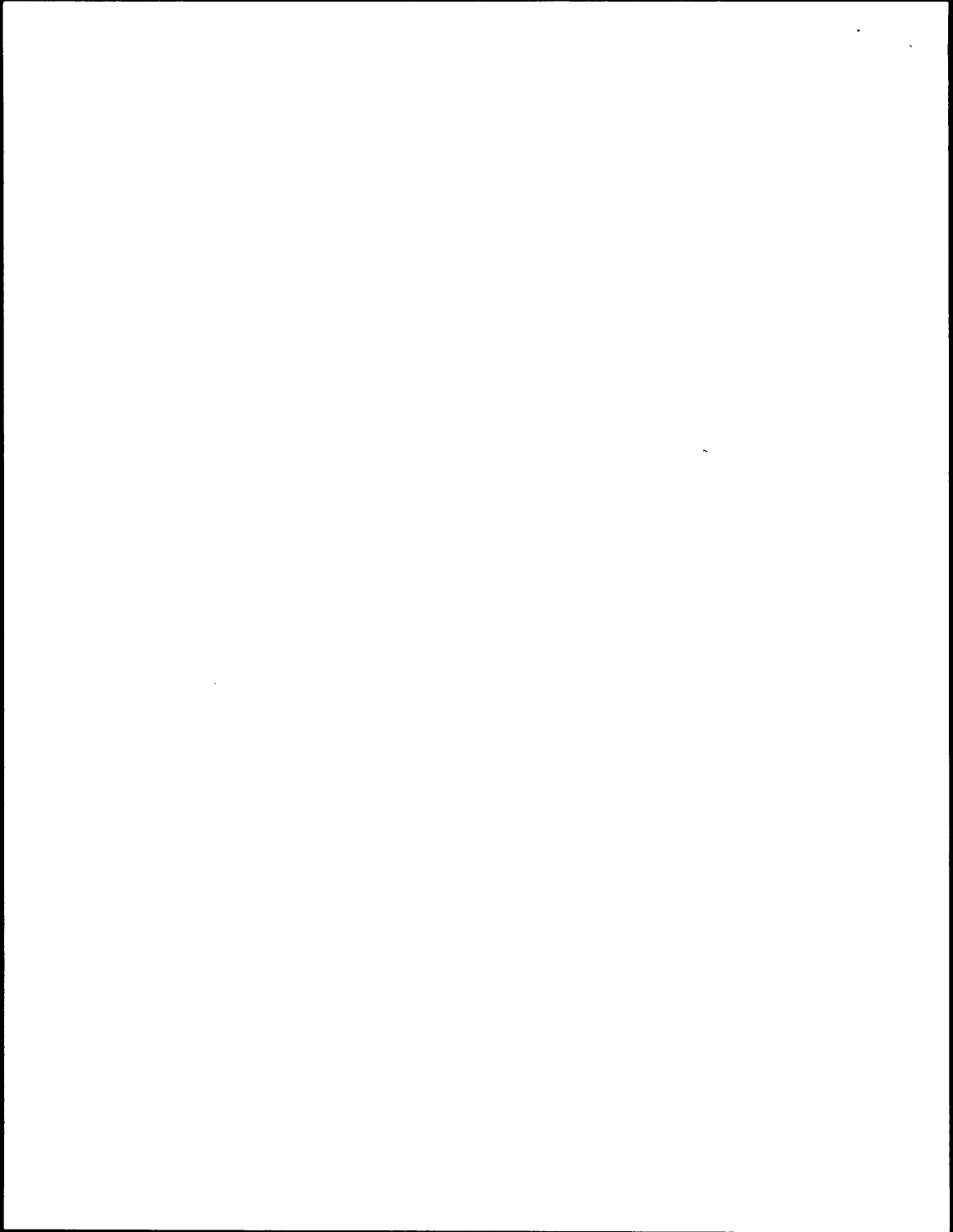new pamphlet covering public access to Commission records and decision information was developed during 1985 for distribution during early 1986. The Commission also initiated a new ethics bulletin. This quarterly publication, which covers prohibitions, rules, procedures and Commission decisions, is being provided to key agency managers and personnel officers.

## LEGISLATIVE RECOMMENDATIONS AND ISSUES

The Commission continues to review the adequacy of the Public Ethics Law as required by the statute. The following five proposals are new legislative recommendations developed in 1985.

## 1. Changing the reference in the financial disclosure section to Grade 16

In 1985 the Secretary of Personnel renumbered the State pay grades, making what was previously a Grade 18 a Grade 16. The Attorney General has ruled that the Ethics Commission can consider the new Grade 16 to be a Grade 18 for the purposes of the financial disclosure provisions in the Ethics Law since the Grade 18 language was aimed at requiring certain positions at that level to disclose and the numbering change was only in administrative nomenclature. The Ethics Commission agrees with the Opinion of the Attorney General but believes that changing the grade number in the statute will provide better notice and avoid potential litigation.

### 2. Providing for Commission fining power and clarifying appeals

The Commission believes there are significant problems regarding statutory penalties and procedures based on its experience in 1985 enforcement cases. Under the current law, the Commission has limited sanctioning powers. It can reprimand, recommend personnel action by the appointing authority, and go to court to ask for fines. The current law is clear (under the APA) as to the Respondent's appeal route regarding Commission decisions, but is unclear as to the timing and the evidence to be considered by the Court (possibly a different court) in levying fines or otherwise taking action in response to Commission initiative. It has occured to the Commission that it could be ruled that the court's action on the fines would be a trial de novo even though, basically, the Commission's court action would be for review and enforcement on the record. The existing law already creates a long and expensive process. Generally, In conflict of interest cases there are Law violations with some financial benefit to the employee. Often the possibility exists for an admission of violation by the Respondent in which an agreement is made to pay the gain received to the State. However, when this or other settlement does not occur, the Commission believes it Is left with the prospect of further protracted expensive litigation over even a small fine where a violation is found. In order to remedy this situation, the Commission recommends that it be given limited fining authority leaving the possibility for Commissioninitiated court action to impose larger fines when necessary based on the record of the Commission proceeding. The Commission believes that the law should be amended to make it clear that any court action on requested fines or enforcement of a Commission determination would be on the record and not de novo. The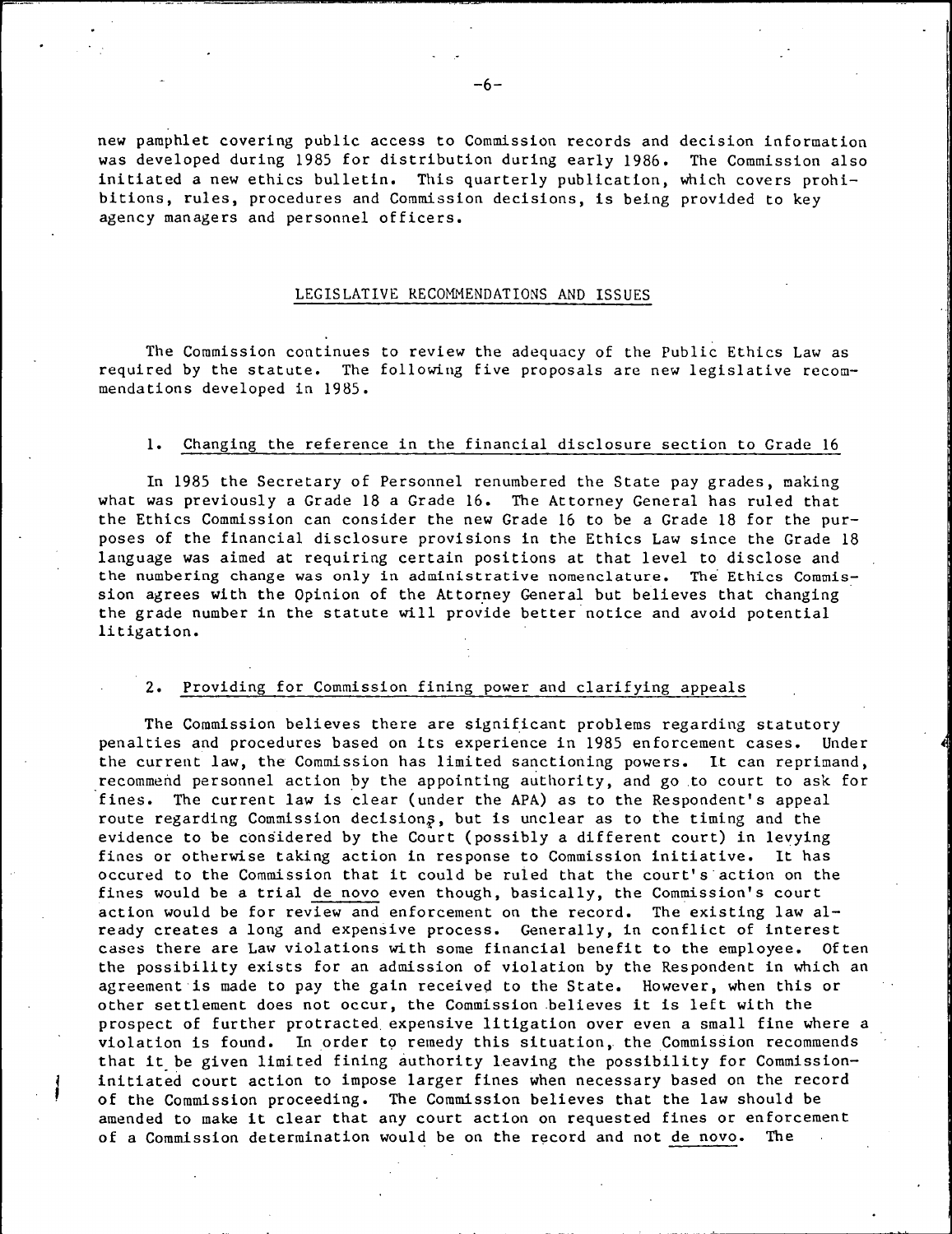$\label{eq:2.1} \mathcal{L}(\mathcal{L}^{\text{max}}_{\mathcal{L}}(\mathcal{L}^{\text{max}}_{\mathcal{L}})) \leq \mathcal{L}(\mathcal{L}^{\text{max}}_{\mathcal{L}}(\mathcal{L}^{\text{max}}_{\mathcal{L}}))$ 

 $\label{eq:2.1} \frac{1}{\sqrt{2}}\int_{\mathbb{R}^3}\frac{1}{\sqrt{2}}\left(\frac{1}{\sqrt{2}}\right)^2\frac{1}{\sqrt{2}}\left(\frac{1}{\sqrt{2}}\right)^2\frac{1}{\sqrt{2}}\left(\frac{1}{\sqrt{2}}\right)^2\frac{1}{\sqrt{2}}\left(\frac{1}{\sqrt{2}}\right)^2.$ 

 $\frac{1}{2} \sum_{i=1}^n \frac{1}{2} \sum_{j=1}^n \frac{1}{2} \sum_{j=1}^n \frac{1}{2} \sum_{j=1}^n \frac{1}{2} \sum_{j=1}^n \frac{1}{2} \sum_{j=1}^n \frac{1}{2} \sum_{j=1}^n \frac{1}{2} \sum_{j=1}^n \frac{1}{2} \sum_{j=1}^n \frac{1}{2} \sum_{j=1}^n \frac{1}{2} \sum_{j=1}^n \frac{1}{2} \sum_{j=1}^n \frac{1}{2} \sum_{j=1}^n \frac{1}{2} \sum_{j=$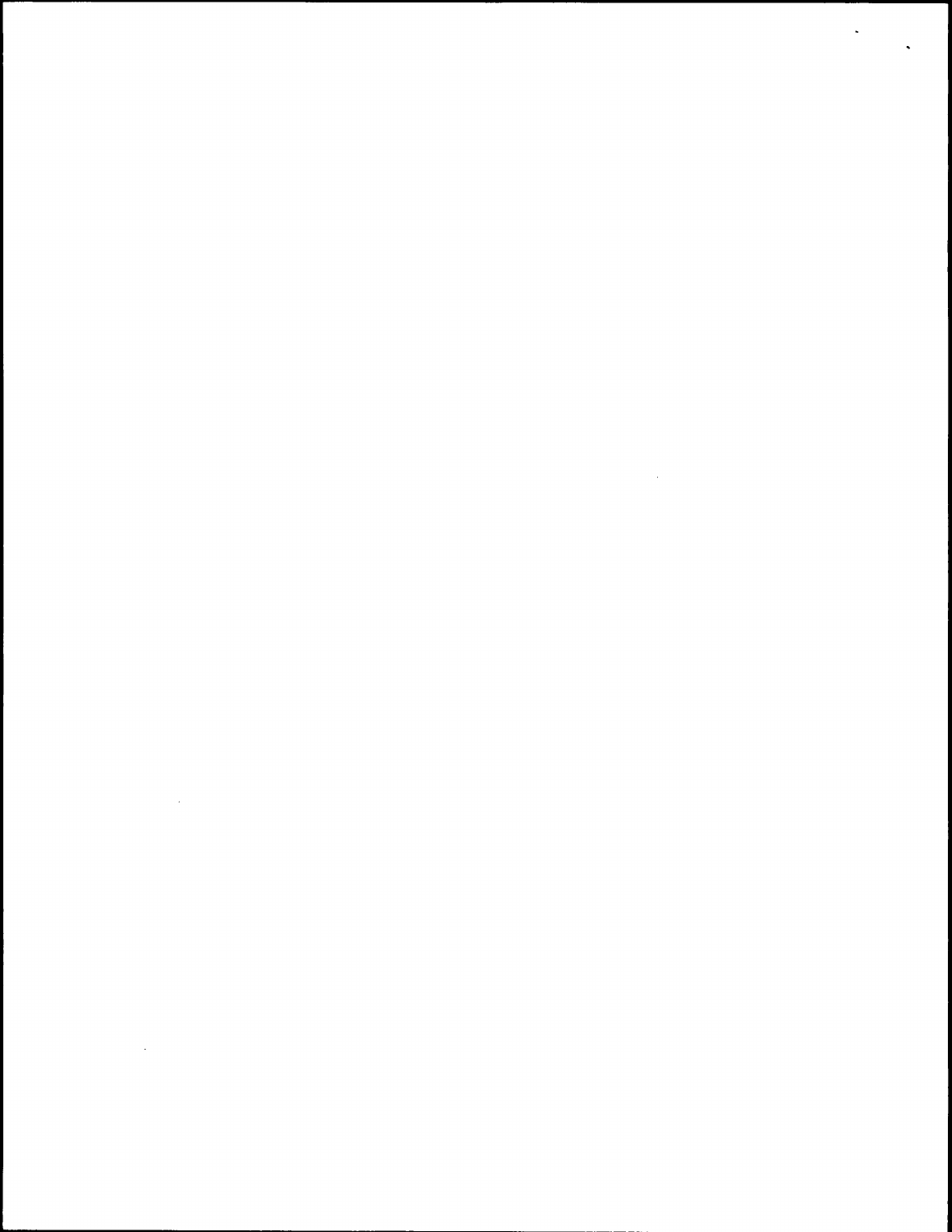Commission also recommends that the basic penalties under the Ethics Law be increased from up to \$1,000 to a maximum of \$5,000 because the current maximum fine for a single non-continuing violation is not sufficient to credibly respond to substantial wrongdoing.

## 3. Late Filing Fees

The Commission has a significant workload caused by persons filing late financial disclosure statements, with additional work caused by persons filing late lobbying activity reports and registration forms. Generally, as to financial disclosure forms and lobbying activity reports, the Commission sends two late notices and then files a complaint. This may be followed by a hearing notice as well as other correspondence and staff communication. Usually eventually these people do file, sometimes the day of the hearing. In order to have a fine apply, the Commission must find a violation (failure to timely file) at a hearing and then go to Court for the fine. Even without going to court, this is an expensive and very time consuming process. In order to reduce this problem, the Commission has developed settlement criteria for second complaints and for persons who do not file until a hearing notice is issued requiring various admissions, as well as a payment in lieu of fines. This has worked but somewhat unevenly. The Commission believes the fairest and most effective way to get the disclosure information to the public in the timely manner envisioned by the Law is a late filing fee provision that **could apply** in late filing situations when more substantial enforcement action is not warranted.

## 4. Disclosure by Judicial Candidates

The financial disclosure law was revised in 1985 to require annual filing by executive and legislative candidates who file in years prior to election. It recommended that the same provisions be included in the sections of the law covering candidates for judicial office.

## 5. Disclosure of Partnership Held Real Property

The Law should be amended to make sure that individuals holding any significant share in a partnership which has title to real property are required to disclose this property on their annual financial disclosure form. Generally, as the Law Is now written, unless the deed is in the individual names of the partners or unless the partner has a 30% interest in the partnership, the real property can be kept from public disclosure.

#### Other Legislative Recommendations

The recommendations listed below were made in previous annual reports. The Commission continues to believe that these recommendations are appropriate, based on its experience in administering the ethics program:

- The law should be formally clarified to deal with fund raising by employees and officials that is not clearly regulated by the State election laws.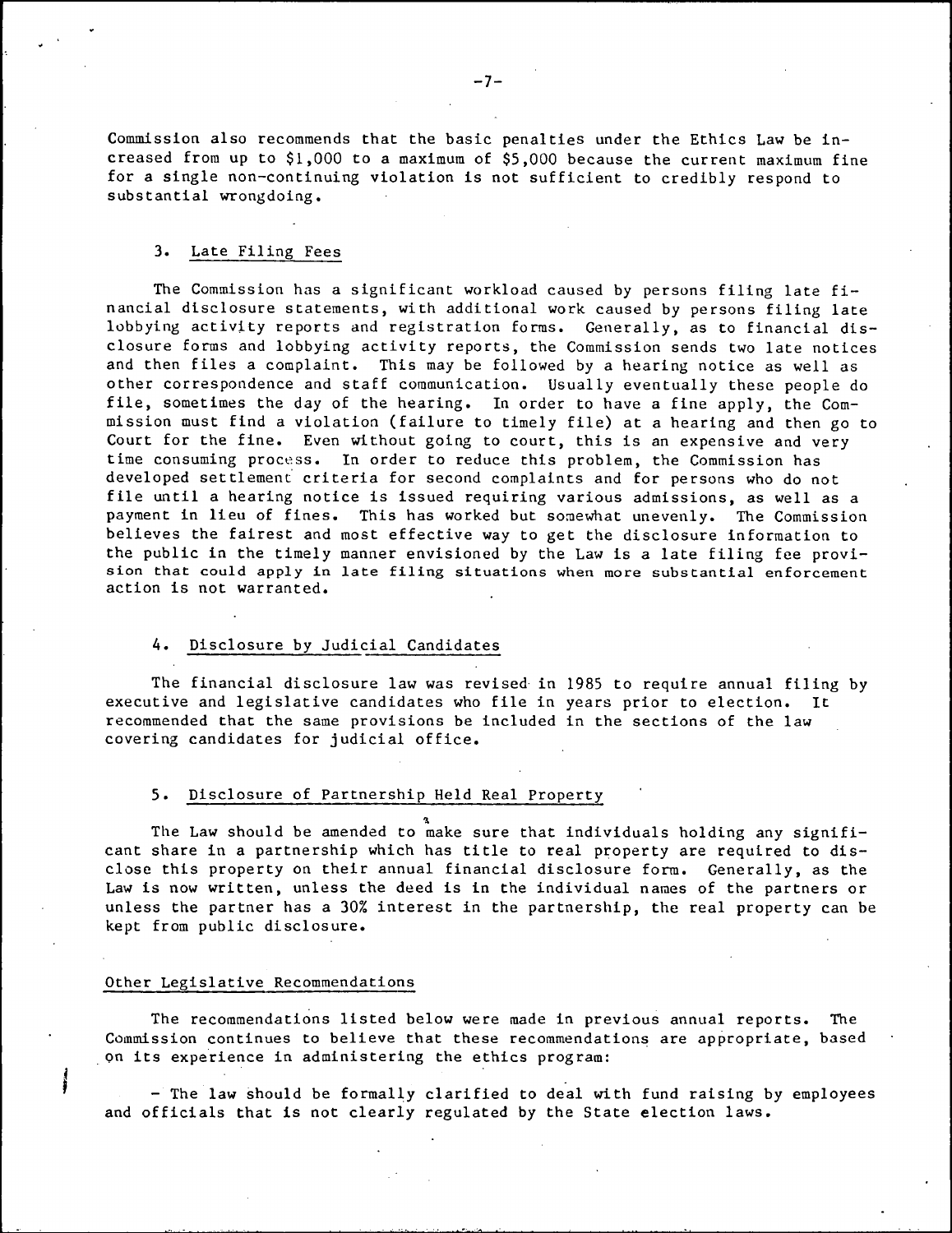$\mathcal{L}(\mathcal{L}(\mathcal{L}))$  and  $\mathcal{L}(\mathcal{L}(\mathcal{L}))$  . The contribution of the contribution of  $\mathcal{L}(\mathcal{L})$  $\label{eq:2.1} \mathcal{L}(\mathcal{L}^{\mathcal{L}}_{\mathcal{L}}(\mathcal{L}^{\mathcal{L}}_{\mathcal{L}})) = \mathcal{L}(\mathcal{L}^{\mathcal{L}}_{\mathcal{L}}(\mathcal{L}^{\mathcal{L}}_{\mathcal{L}})) = \mathcal{L}(\mathcal{L}^{\mathcal{L}}_{\mathcal{L}}(\mathcal{L}^{\mathcal{L}}_{\mathcal{L}})) = \mathcal{L}(\mathcal{L}^{\mathcal{L}}_{\mathcal{L}}(\mathcal{L}^{\mathcal{L}}_{\mathcal{L}}))$ 

 $\label{eq:2.1} \frac{1}{\sqrt{2}}\left(\frac{1}{\sqrt{2}}\right)^{2} \left(\frac{1}{\sqrt{2}}\right)^{2} \left(\frac{1}{\sqrt{2}}\right)^{2} \left(\frac{1}{\sqrt{2}}\right)^{2} \left(\frac{1}{\sqrt{2}}\right)^{2} \left(\frac{1}{\sqrt{2}}\right)^{2} \left(\frac{1}{\sqrt{2}}\right)^{2} \left(\frac{1}{\sqrt{2}}\right)^{2} \left(\frac{1}{\sqrt{2}}\right)^{2} \left(\frac{1}{\sqrt{2}}\right)^{2} \left(\frac{1}{\sqrt{2}}\right)^{2} \left(\$  $\label{eq:2.1} \mathcal{L}(\mathcal{L}^{\text{max}}_{\mathcal{L}}(\mathcal{L}^{\text{max}}_{\mathcal{L}}(\mathcal{L}^{\text{max}}_{\mathcal{L}}(\mathcal{L}^{\text{max}}_{\mathcal{L}^{\text{max}}_{\mathcal{L}}})))))$ 

 $\label{eq:2} \frac{1}{\sqrt{2}}\left(\frac{1}{\sqrt{2}}\right)^{2} \left(\frac{1}{\sqrt{2}}\right)^{2} \left(\frac{1}{\sqrt{2}}\right)^{2}$  $\label{eq:2.1} \frac{1}{\sqrt{2\pi}}\int_{\mathbb{R}^3}\frac{1}{\sqrt{2\pi}}\int_{\mathbb{R}^3}\frac{1}{\sqrt{2\pi}}\int_{\mathbb{R}^3}\frac{1}{\sqrt{2\pi}}\int_{\mathbb{R}^3}\frac{1}{\sqrt{2\pi}}\int_{\mathbb{R}^3}\frac{1}{\sqrt{2\pi}}\frac{1}{\sqrt{2\pi}}\frac{1}{\sqrt{2\pi}}\frac{1}{\sqrt{2\pi}}\frac{1}{\sqrt{2\pi}}\frac{1}{\sqrt{2\pi}}\frac{1}{\sqrt{2\pi}}\frac{1}{\sqrt{2\pi}}$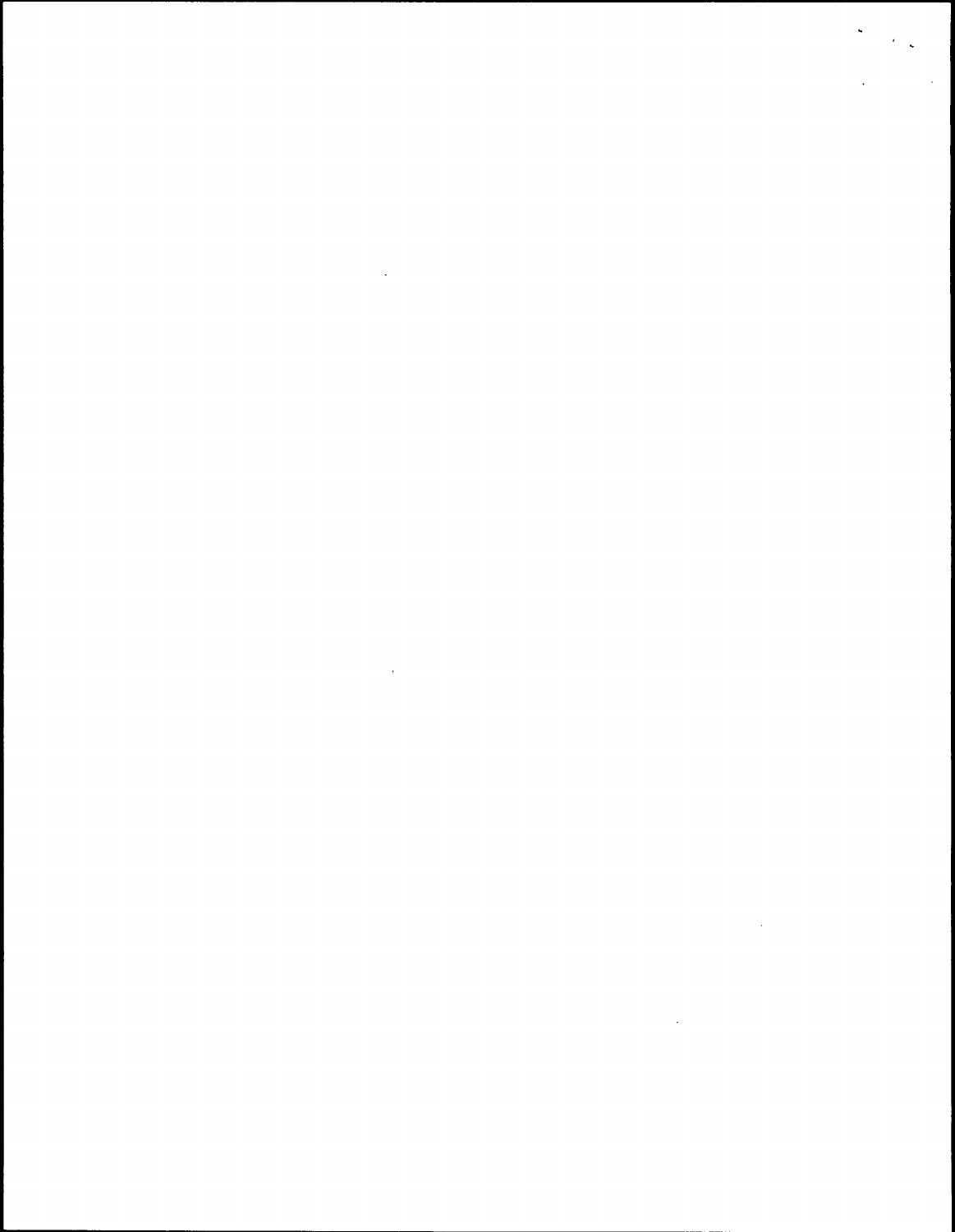- There is a need to review whether the requirement that a lobbyist must be in the physical presence of an official in order to be required to register should be retained in the Law.

- Some consideration should be given to removing the current language dealing with Commission review of forms in section 2-103(e), and substituting a provision for review consistent with standards to be established by the Commission.

- The word "minor" should be removed from the participation prohibitions in section 3-101(a) of the Law to avoid situations where different results occur depending on whether the adult employee involved is the child or the parent of the person, having the interest.

- There is a need to consider adding former officials and employees to the persons prohibited from using confidential information under section 3-107 of the Law.

- The bi-county agency ethics regulation requirements should be reviewed to make sure that sufficient penalty provisions are provided and that the regulations as drafted meet the intent of the Law.

- In order to avoid uncertain and confusing application and administration of the Law, the special provisions of section 6-202 making members of State boards funded in whole or in part by Baltimore County subject to the county disclosure law instead of the State law should be considered for elimination.

- The current law seems to suggest that gifts from foreign governments are excluded from the gift and lobbying provisions of the ethics law. There is a need to review this issue and clarify the law.

- The criteria for financial disclosure by executive and legislative branch officials utilize qualitative considerations In addition to salary. The financial disclosure standards for judicial branch employees utilize only a salary standard. As a result of this standard, certain judicial personnel such as court reporters are included in the filing requirements. The Commission believes the judicial financial disclosure standards should be amended to include qualitative criteria in addition to salary.

- The provisions for confidentiality In the Ethics Law should be reviewed to determine if they adequately protect privacy without denying needed information to operational agencies or the public.

- Consideration should be given to having new officials file a financial disclosure statement covering their holdings as of the time when they come into their position rather than for the previous calendar year.

- The Ethics Law prohibits certain types of representation before State agencies. However, except for legislative disclosure under section 3-102 of the Ethics Law, there is no required disclosure of representation before State agencies. It is recommended that officials who appear before State agencies for compensation include on their annual disclosure form at a minimum the identity of any agencies involved in this compensated representation.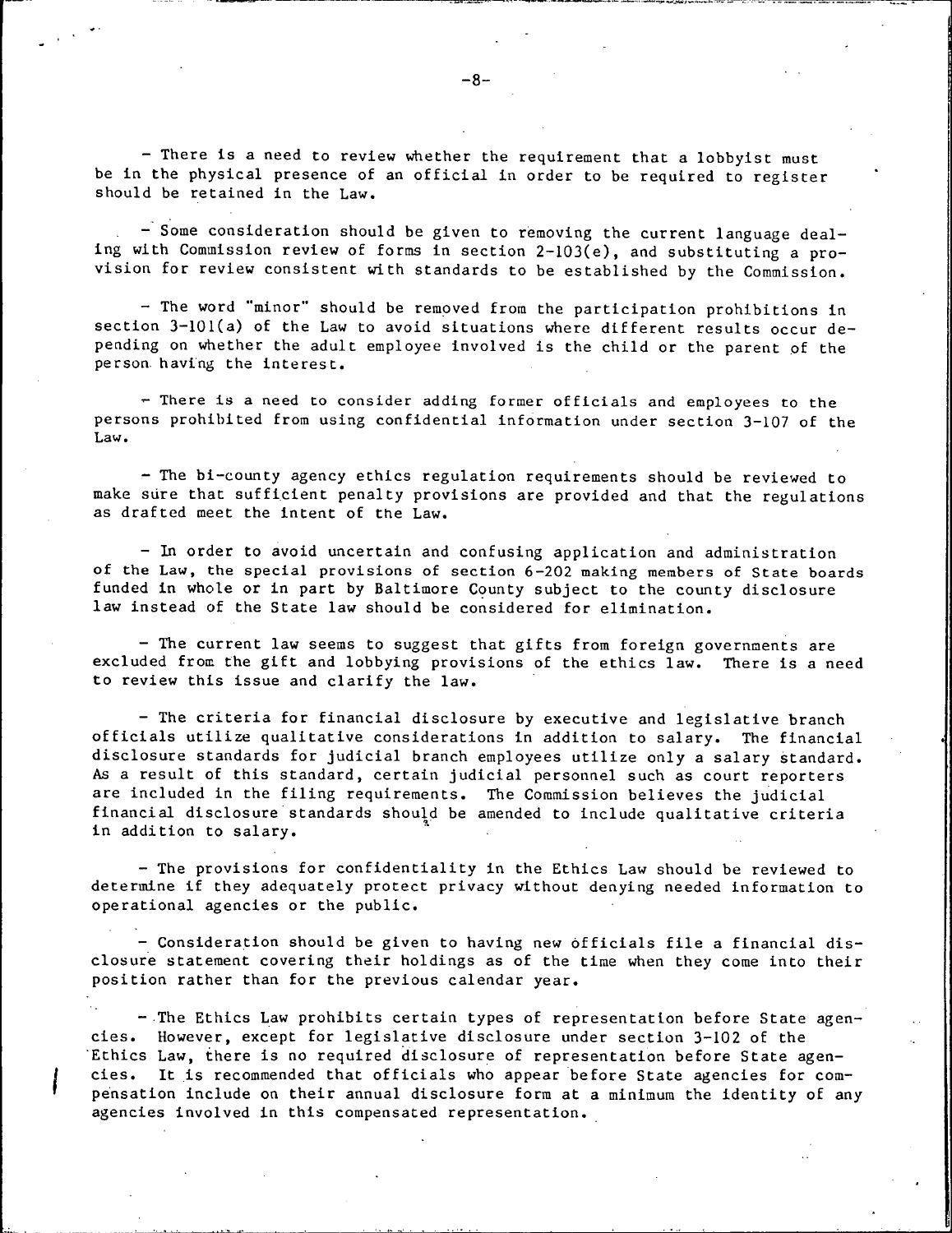$\frac{1}{2} \sum_{i=1}^{n} \frac{1}{2} \sum_{j=1}^{n} \frac{1}{2} \sum_{j=1}^{n} \frac{1}{2} \sum_{j=1}^{n} \frac{1}{2} \sum_{j=1}^{n} \frac{1}{2} \sum_{j=1}^{n} \frac{1}{2} \sum_{j=1}^{n} \frac{1}{2} \sum_{j=1}^{n} \frac{1}{2} \sum_{j=1}^{n} \frac{1}{2} \sum_{j=1}^{n} \frac{1}{2} \sum_{j=1}^{n} \frac{1}{2} \sum_{j=1}^{n} \frac{1}{2} \sum_{j=1}^{n$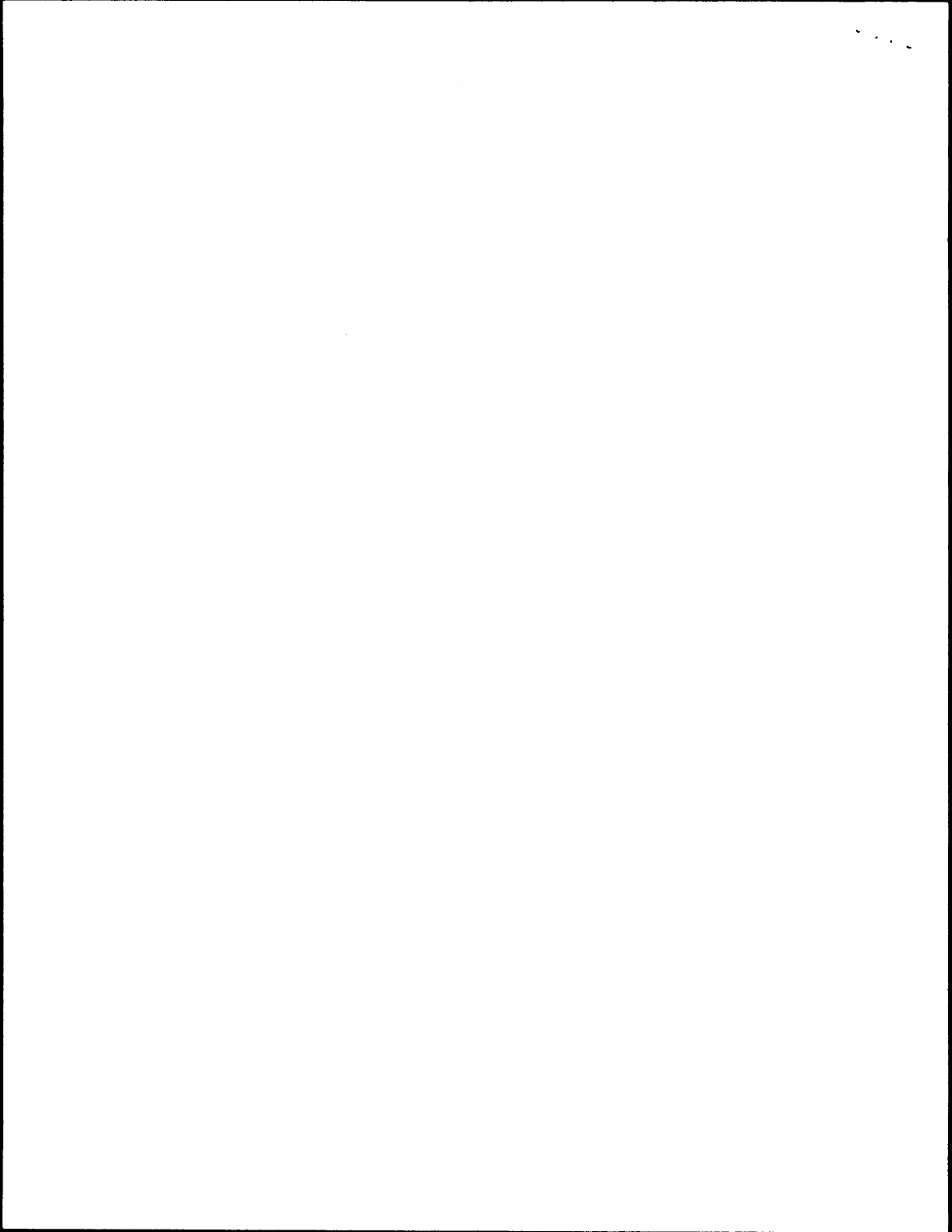- The need for disclosure of interests in mutual funds should be reviewed to determine if this information is fully necessary to accomplish the purposes of the Law.

- The provisions of section 4-104(c) regarding attributable interests should be modified to reduce the burden caused by the disclosure requirements when a person has a small share in a large diverse testamentary trust.

- The provisions covering school board ethics regulations need to be strengthened to assure that there are adequate sanctions for violations by board members, candidates for board membership and lobbyists.

۔ ۹.